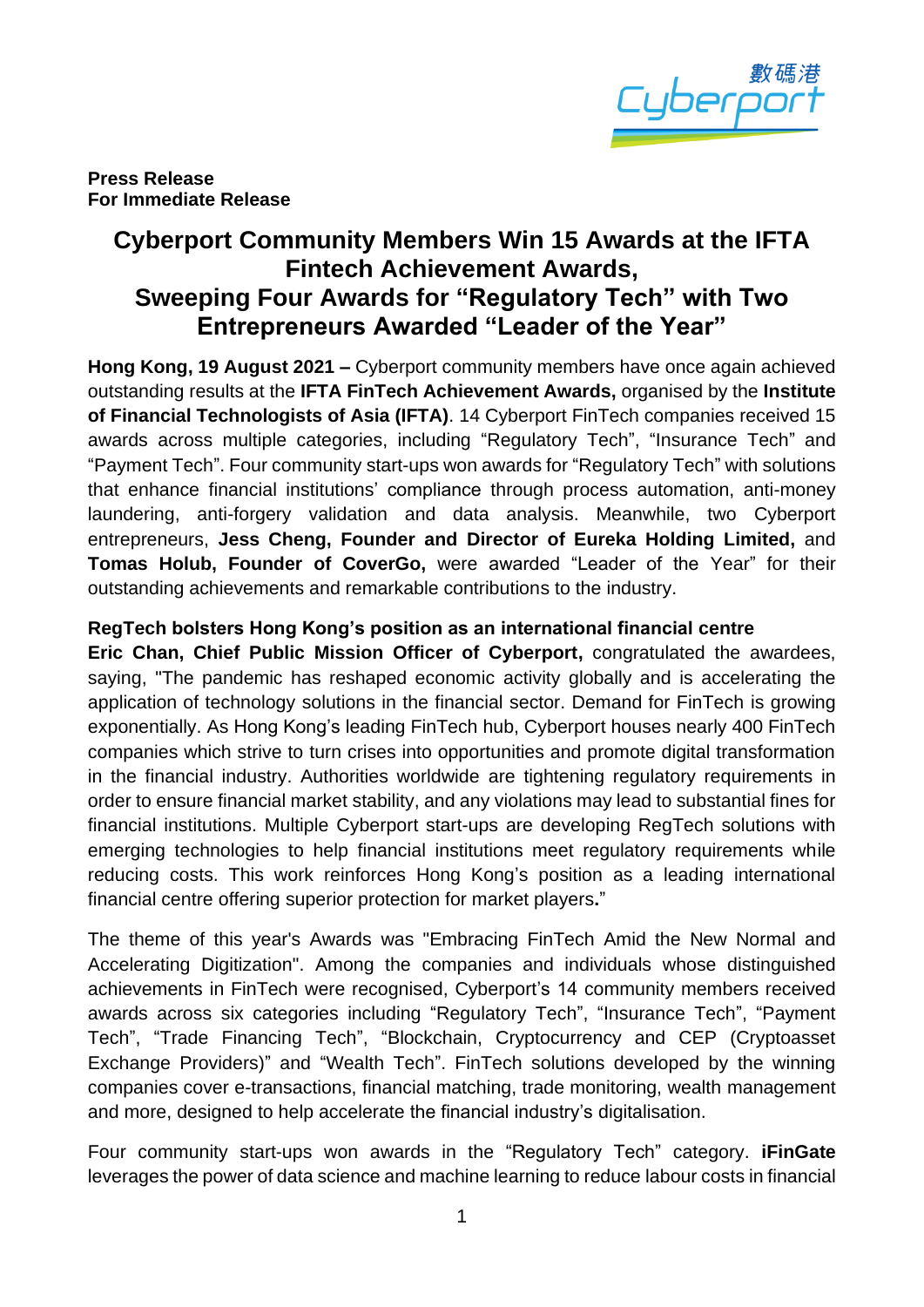

institutions' compliance procedures as well as the risk of irregularities; **Regtics** provides one-stop solutions for anti-money laundering and counter-financing of terrorism with "Know Your Customer (KYC)" procedures, transaction monitoring and suspicious transaction investigation. **NFC Touch** prevents financial fraud by adopting near field communication (NFC) to provide more reliable identity and document authentication, while **Wizpresso**  conducts alternative data analysis with artificial intelligence, aimed at improving financial institutions' accuracy in due diligence reviews.

#### **Two Cyberport entrepreneurs selected as "Leader of the Year"**

Two entrepreneurs from the Cyberport community, **Jess Cheng, Founder and Director of Eureka Holding Limited,** and **Tomas Holub, Founder of CoverGo,** were selected as "Leader of the Year" for their proposals regarding financial inclusion.

**Jess Cheng, Founder and Director of Eureka Holding Limited,** said, "We are aware that many SMEs face financial challenges under the pandemic while loan application remains difficult. We at Eureka aim to use FinTech to smoothe the financing process for businesses in need, helping them to weather the storm. Using algorithms, our system facilitates business loan applications by analysing receipts and accounts receivable in order to pair companies with matching banking services. This award is a recognition as well as an encouragement of our philosophy and our FinTech solution. I would like to express my thanks to Cyberport for providing professional advice on solution development."

"The Leader of the Year award is a great recognition of all our achievements since starting CoverGo four years ago," **Tomas Holub, Founder of CoverGo, said.** "As an InsurTech provider, we endeavour to promote digital transformation in the insurance industry. We have built a platform powered by more than 500 application programming interfaces (APIs) to provide insurance companies and banks with real-time product distribution, policy administration and claims processing. I would like to dedicate the award to my whole team, and to express my sincere gratitude to Cyberport. Cyberport has given us great opportunities which have been essential to our development."

The IFTA FinTech Achievement Awards, organised by the IFTA, recognise and showcase the extraordinary achievements of corporations, NGOs, start-ups and individuals in the FinTech industry. The panel of judges was made up of industry representatives as well as leaders of technology associations and investment institutions.

#### **Cyberport as Hong Kong's leading FinTech hub**

As the largest FinTech hub in Hong Kong, Cyberport houses nearly 400 FinTech start-ups and companies working in multiple market segments including virtual banking, InsurTech, RegTech, payment solutions, cybersecurity and more. In addition to supporting start-ups through its incubation programme, Cyberport also helps them to connect with potential investors and clients as well as explore the mainland and overseas markets, all whilst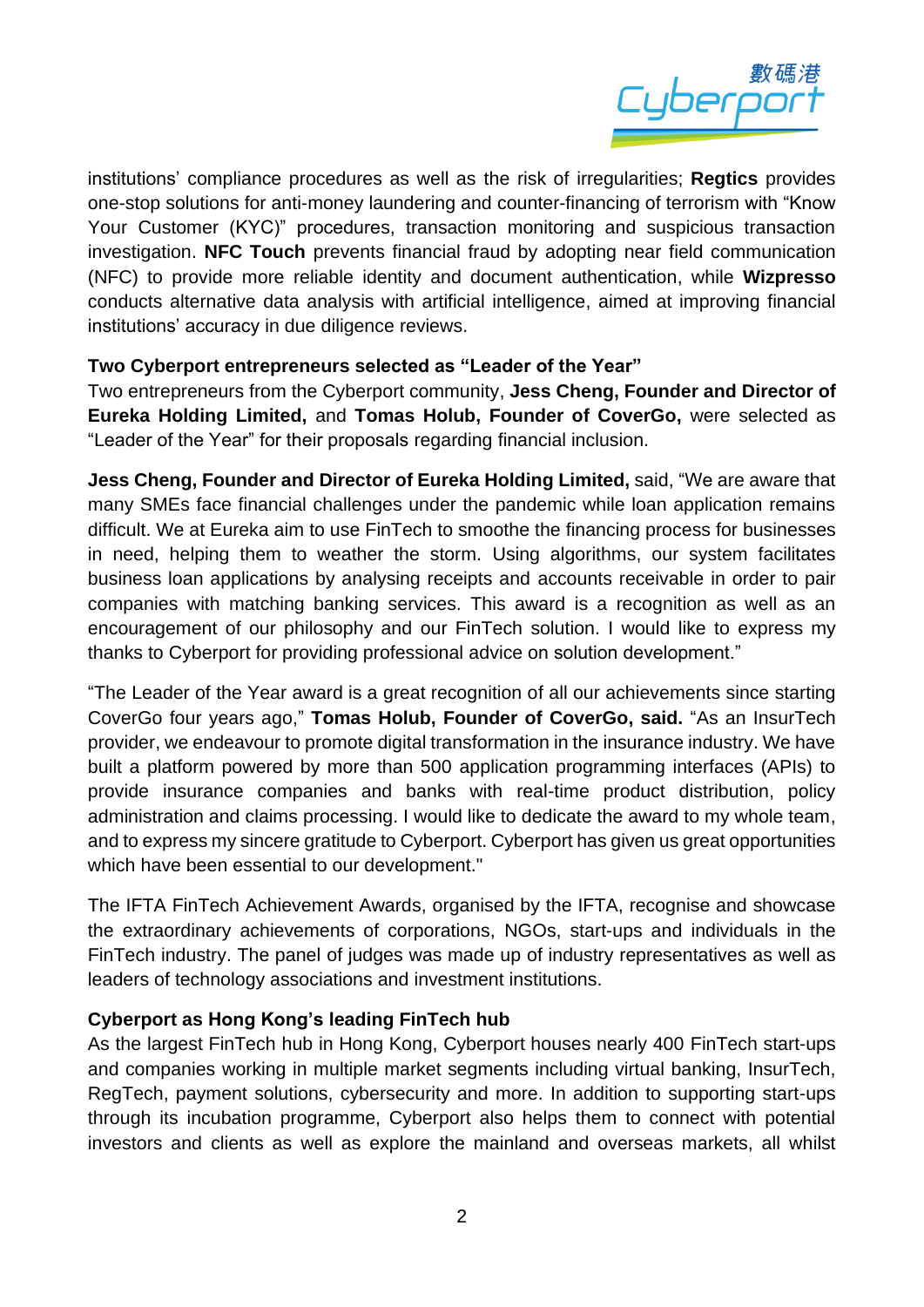

attracting international FinTech talent and companies to create a new driving force behind Hong Kong's economic growth.

For the full list of awardees from Cyberport's FinTech community, please refer to the appendix.

###

For high resolution photos, please download via [this link.](https://drive.google.com/drive/folders/1yjMsbegwRcCfdFRGDHqOjEfq842MVZNa?usp=sharing)



Eric Chan (7th from left), Chief Public Mission Officer of Cyberport, presents the Award for Regulatory Tech at the IFTA FinTech Achievement Awards' presentation ceremony. He believes RegTech will be widely adopted by financial institutions in order to enhance compliance.



Jess Cheng (right), Founder and Director of Eureka Holding Limited, and Tomas Holub (left), Founder of CoverGo – incubatees of Cyberport's Incubation Programme – are recognised with the "Leader of the Year" Award.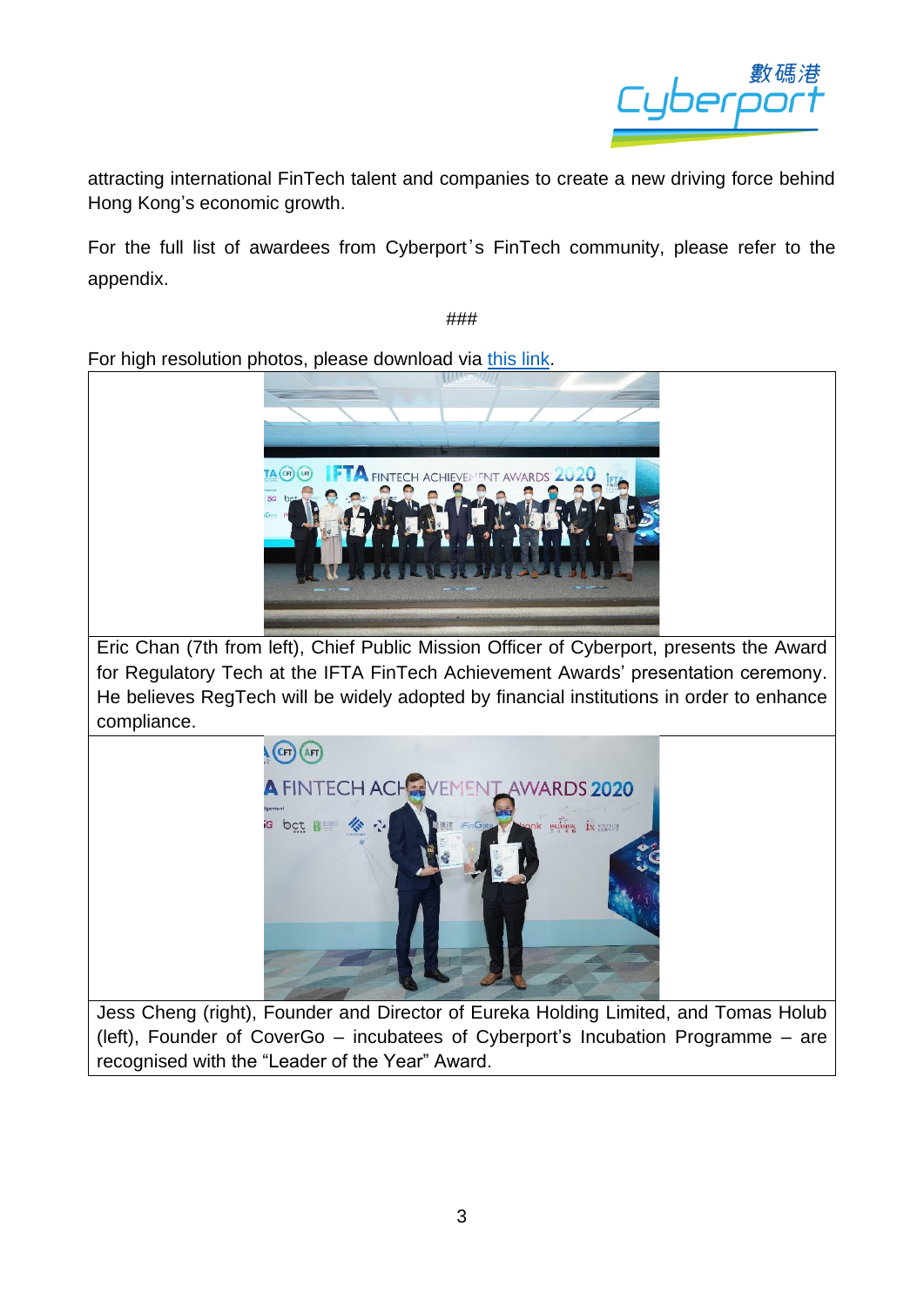

| ast or awards received by companies from oyberport surfriedir community.<br><b>Corporate Achievements in FinTech Solutions</b> |                                                    |                                  |
|--------------------------------------------------------------------------------------------------------------------------------|----------------------------------------------------|----------------------------------|
| Category                                                                                                                       | <b>Awardees</b>                                    | <b>Awards</b>                    |
| Regulatory Tech                                                                                                                | <b>Wizpresso</b>                                   | Platinum                         |
|                                                                                                                                | <b>Regtics</b>                                     | Platinum                         |
|                                                                                                                                | <b>iFinGate</b>                                    | Platinum                         |
|                                                                                                                                | <b>NFC Touch</b>                                   | Silver                           |
| <b>Insurance Tech</b>                                                                                                          | <b>CoverGo</b>                                     | Platinum                         |
|                                                                                                                                | Ignatica                                           | Platinum                         |
| <b>Payment Tech</b>                                                                                                            | <b>QFPay Haojin Fintech</b>                        | Platinum                         |
|                                                                                                                                | <b>AsiaTop Loyalty</b>                             | Gold                             |
|                                                                                                                                | <b>TIPS Dollar (HK)</b>                            | Silver                           |
| <b>Trade Financing Tech</b>                                                                                                    | Velotrade                                          | <b>Silver</b>                    |
| Blockchain, Cryptocurrency<br><b>CEP</b><br>(Cryptoasset<br>and<br><b>Exchange Providers)</b>                                  | <b>IX Fintech</b>                                  | Platinum                         |
| Wealth Management Tech                                                                                                         | <b>CONTRENDIAN</b>                                 | Diamond                          |
|                                                                                                                                | <b>Transin</b>                                     | Gold                             |
| <b>Outstanding Financial Technologists of the Year (Individuals)</b>                                                           |                                                    |                                  |
| Leader of the Year                                                                                                             | <b>Jess Cheng</b><br><b>Eureka Holding Limited</b> | <b>Certificate of Excellence</b> |
|                                                                                                                                | <b>Tomas Holub</b><br><b>CoverGo</b>               | <b>Certificate of Merit</b>      |

# **List of awards received by companies from Cyberport's FinTech Community**